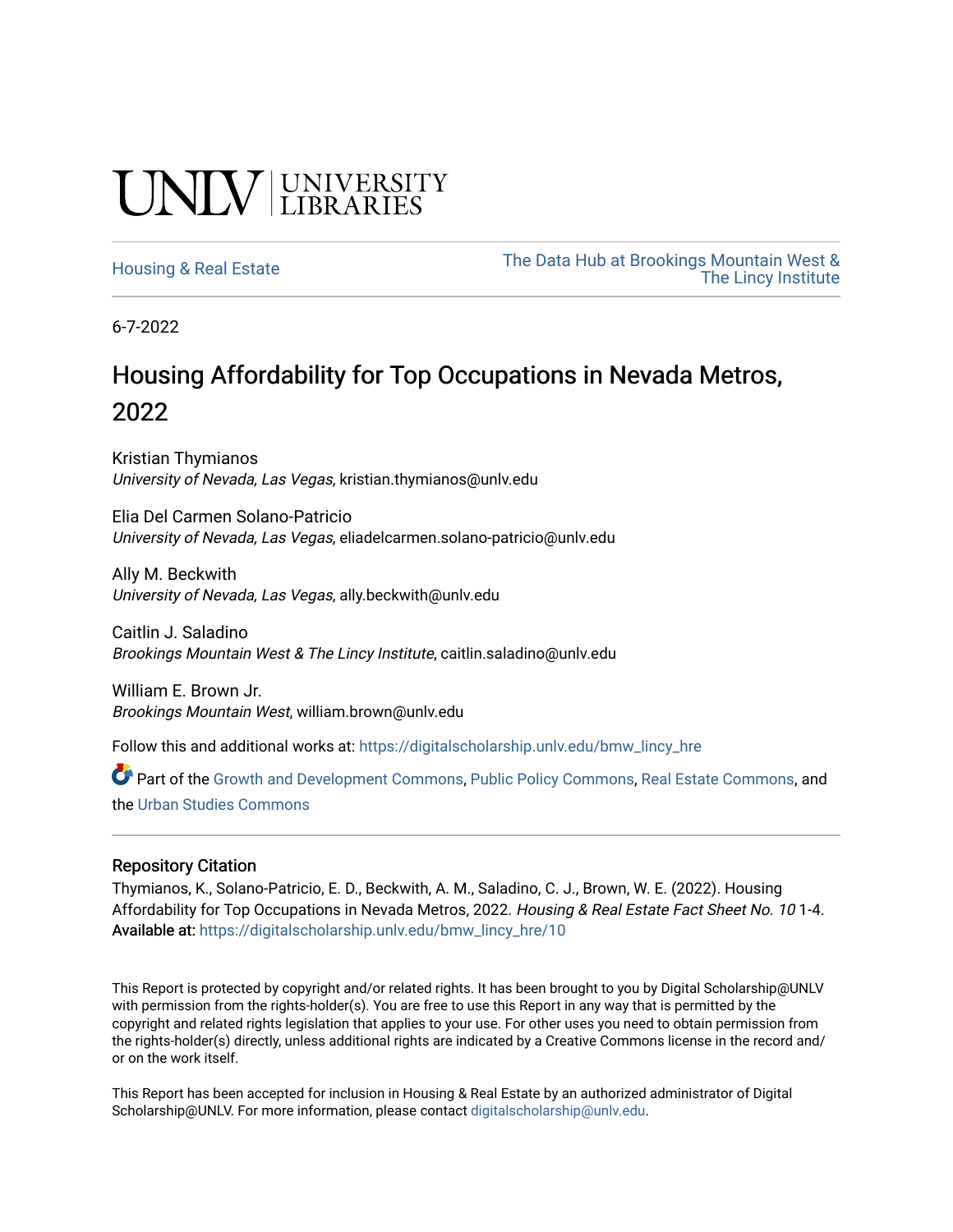# **CINITY BROOKINGS MOUNTAIN WEST**

### HOUSING AFFORDABILITY FOR TOP OCCUPATIONS IN NEVADA METROS, 2022

#### Housing & Real Estate Fact Sheet No. 10 | June 2022

Prepared by: Kristian Thymianos, Elia Del Carmen Solano-Patricio, Ally M. Beckwith, Caitlin J. Saladino, and William E. Brown, Jr.

### PURPOSE:

This fact sheet combines housing and employment data from the National Housing Conference (NHC) and the Bureau of Labor Statistics  $(BLS)^{1}$  to examine housing affordability for the 10 most common occupations in the Las Vegas-Henderson-Paradise, NV and the Reno-Sparks, NV metropolitan statistical areas (MSAs) in Quarter 1 of 2022.

### ABOUT THE DATA:

NHC's Paycheck to Paycheck database<sup>2</sup> illustrates the capabilities of working families to afford typical housing in metropolitan areas across the country by comparing wage data and housing costs. This database, which is updated quarterly, uses three data sources:

- BLS Metropolitan Area Occupational Employment and Wage Estimates for occupation and median wage data from May 2020
- Zillow Home Value Index for median home values in metro areas from January 31, 2022
- The Department of Housing and Urban Development's Fair Market Rent metric for Fiscal Year 2022.

NHC estimates the annual salary necessary to sustainably own or rent a home for the 390 MSAs in the U.S. In comparing the median annual salary for 147 occupations, NHC assumes that rent should represent no more than 30% of a resident's gross monthly income, and that monthly costs associated with homeownership should represent no more than 28%.<sup>3</sup> The Paycheck to Paycheck database allows researchers to compare up to 10 occupations. Using BLS occupation data from 2021, this fact sheet presents the 10 most common occupations in the Las Vegas-Henderson-Paradise, NV MSA and the Reno-Sparks, NV MSA found in the Paycheck to Paycheck database. 4

### KEY FINDINGS:

- 1. Individuals employed in the 10 most common occupations in both the Las Vegas metro and the Reno metro do not earn annual gross income sufficient to afford mortgage payments on a median-valued home secured with either a 3% or 10% down payment.
- 2. Of the listed occupations, "registered nurses" and "general and operations managers" can afford the most housing options in the Las Vegas metro. In the Reno metro, "general and operations managers" can afford the most housing options.
- 3. In the Las Vegas metro, 7 of the 10 most common occupations do not earn the income needed to afford rent for a studio apartment. In the Reno metro, 6 of the 10 most common occupations do not earn the income needed to afford rent for a studio apartment.

<sup>1</sup> Bureau of Labor Statistics, "May 2021 Metropolitan and Nonmetropolitan Area Occupational Employment and Wage Estimates," 2022. https://www.bls.gov/oes/current/oessrcma.htm

<sup>&</sup>lt;sup>2</sup> National Housing Conference, "Paycheck to Paycheck," 2022. https://nhc.org/paycheck-to-paycheck/

<sup>&</sup>lt;sup>3</sup> NHC does not account for other barriers to housing such as saving up for a down payment, exclusionary zoning, or discrimination.

<sup>4</sup> We determined the selected occupations by filtering the "Level" of the occupations to detail and then filtered by "Employment' sizes to see the 10 most common occupations in both metros.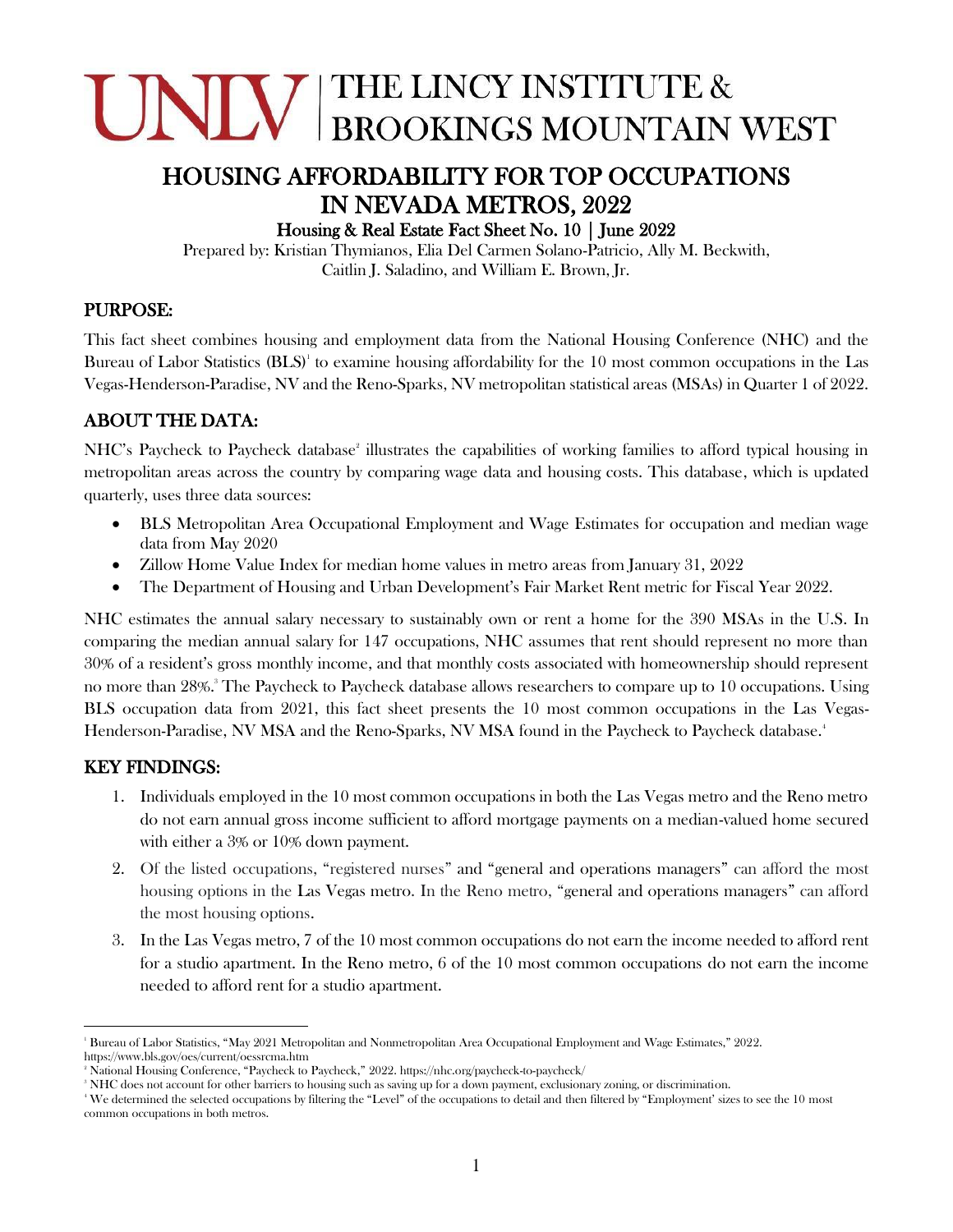### **WE THE LINCY INSTITUTE &**<br>BROOKINGS MOUNTAIN WEST

Tables 1 and 2 show occupation data for the Reno metro and the Las Vegas metro, including employment numbers for each of the 10 most common occupational groups<sup>5</sup> and their median wages<sup>6</sup>. For both the Reno metro (total workers, 225,650) and the Las Vegas metro (total workers, 918,670), the top 10 most common occupations represent just under a quarter of all occupations.

| Occupation title                                       | <b>Employment Totals</b> | <b>Wages</b> |
|--------------------------------------------------------|--------------------------|--------------|
| All Occupations                                        | 225,650                  |              |
| Laborers and Freight, Stock, and Material Movers, Hand | 10,410                   | \$34,540     |
| <b>Retail Salespersons</b>                             | 6,000                    | \$28,770     |
| Office Clerks, General                                 | 5,640                    | \$39,520     |
| General and Operations Managers                        | 5,600                    | \$102,940    |
| <b>Customer Service Representatives</b>                | 4,970                    | \$33,250     |
| <b>Fast Food and Counter Workers</b>                   | 4,950                    | \$20,840     |
| <b>Stockers and Order Fillers</b>                      | 4,840                    | \$35,370     |
| Cashiers                                               | 4,680                    | \$24,220     |
| Heavy and Tractor-Trailer Truck Drivers                | 4,530                    | \$50,580     |
| <b>Registered Nurses</b>                               | 4,490                    | \$79,280     |
| Percent of All Occupations                             | 23.9%                    |              |

### Table 1: Reno-Sparks, NV MSA<br>Median Wages for 10 most common compations, 9099  $E_{\text{mnlormont}}$  Total & Median Wages for  $10$  most com

\*Adapted from National Housing Conference, "Paycheck to Paycheck," 2022. (https://nhc.org/paycheck-to-paycheck/) and Bureau of Labor Statistics,"May 2021 Metropolitan and Nonmetropolitan Area Occupational Employment and Wage Estimates," 2022

### Table 2: Las Vegas-Henderson-Paradise, NV MSA Employment Total & Median Wages for 10 most common occupations, 2022

| Occupation title                                              | <b>Employment Total</b> | <b>Wages</b> |
|---------------------------------------------------------------|-------------------------|--------------|
| All Occupations                                               | 918.670                 |              |
| <b>Retail Salespersons</b>                                    | 28,590                  | \$25,570     |
| Laborers and Freight, Stock, and Material Movers, Hand        | 25,680                  | \$29,840     |
| Cashiers                                                      | 25,380                  | \$23,750     |
| <b>Customer Service Representatives</b>                       | 23,490                  | \$33,620     |
| Waiters and Waitresses                                        | 22,510                  | \$22,160     |
| <b>Fast Food and Counter Workers</b>                          | 21,920                  | \$21,810     |
| General and Operations Managers                               | 21,600                  | \$104,650    |
| Janitors and Cleaners, Except Maids and Housekeeping Cleaners | 20,980                  | \$30,060     |
| Office Clerks, General                                        | 18,960                  | \$36,510     |
| <b>Registered Nurses</b>                                      | 18,260                  | \$91,870     |
| Percent of All Occupations                                    | 24.7%                   |              |

\*Adapted from National Housing Conference, "Paycheck to Paycheck," 2022. (https://nhc.org/paycheck-to-paycheck/) and Bureau of Labor Statistics,"May 2021 Metropolitan and Nonmetropolitan Area Occupational Employment and Wage Estimates," 2022

<sup>5</sup> Bureau of Labor Statistics, "Metropolitan Area Occupational Employment and Wage Estimates," 2021. https://www.bls.gov/oes/current/oessrcma.htm

<sup>&</sup>lt;sup>6</sup> National Housing Conference, "Paycheck to Paycheck," 2022. https://nhc.org/paycheck-to-paycheck/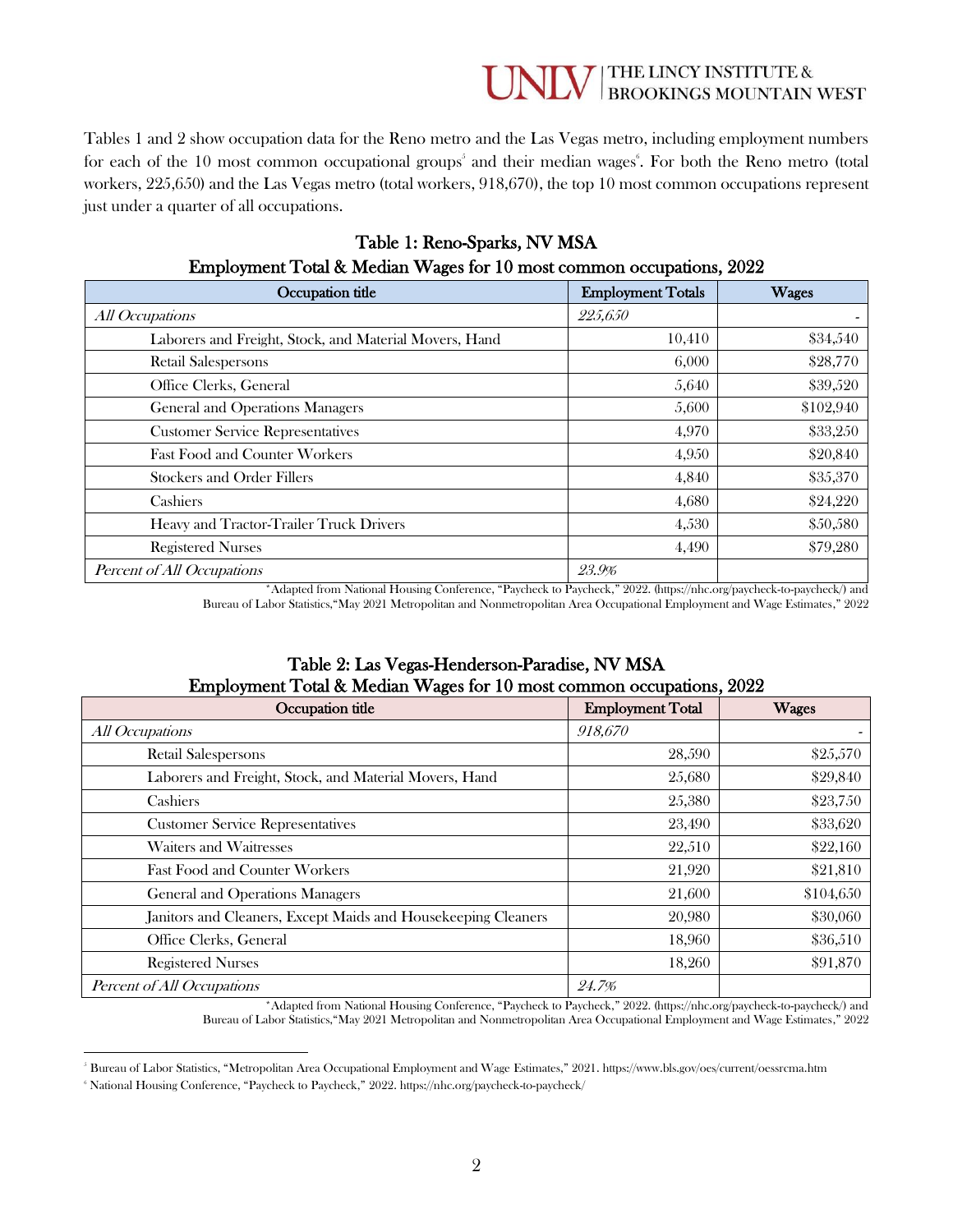### THE LINCY INSTITUTE & **BROOKINGS MOUNTAIN WEST**

Figure 1 displays the annual salary needed to own a home compared to the median annual salary of the 10 most common occupations in the Las Vegas-Henderson-Paradise, NV MSA. In the Las Vegas metro, an individual would need to earn \$109,401 gross annual income to afford monthly mortgage payments on a median-valued home secured with a 10% down payment; an individual would need to earn \$115,477 to afford monthly mortgage payments on a median-valued home secured with a 3% down payment. None of the 10 most common occupations in the Las Vegas metro provide a gross annual salary that can support monthly mortgage payments on a median-valued home secured with either a 10% down payment, or a 3% down payment.



### Figure 1: Las Vegas-Henderson-Paradise, NV MSA Housing Affordability and Employment Wages, 2022

\*Adapted from National Housing Conference, "Paycheck to Paycheck," 2022. (https://nhc.org/paycheck-to-paycheck/)

Figure 2 displays the annual salary needed to afford rent compared to the median annual salary of the 10 most common occupations in the Las Vegas-Henderson-Paradise, NV MSA. The average annual salary needed to afford a studio apartment in the Las Vegas metro is \$33,920. Out of the 10 occupations displayed, only office clerks (\$36,510), registered nurses (\$91,870), and general and operations managers (\$104,650) can afford a studio apartment. Registered nurses (\$91,870) and general and operations managers (\$104,650) are the only occupations able to afford a one-to-four-bedroom unit ranging from \$1,005 to \$2,081 a month.

### Figure 2: Las Vegas-Henderson-Paradise, NV MSA Rental Affordability and Employment Wages, 2022